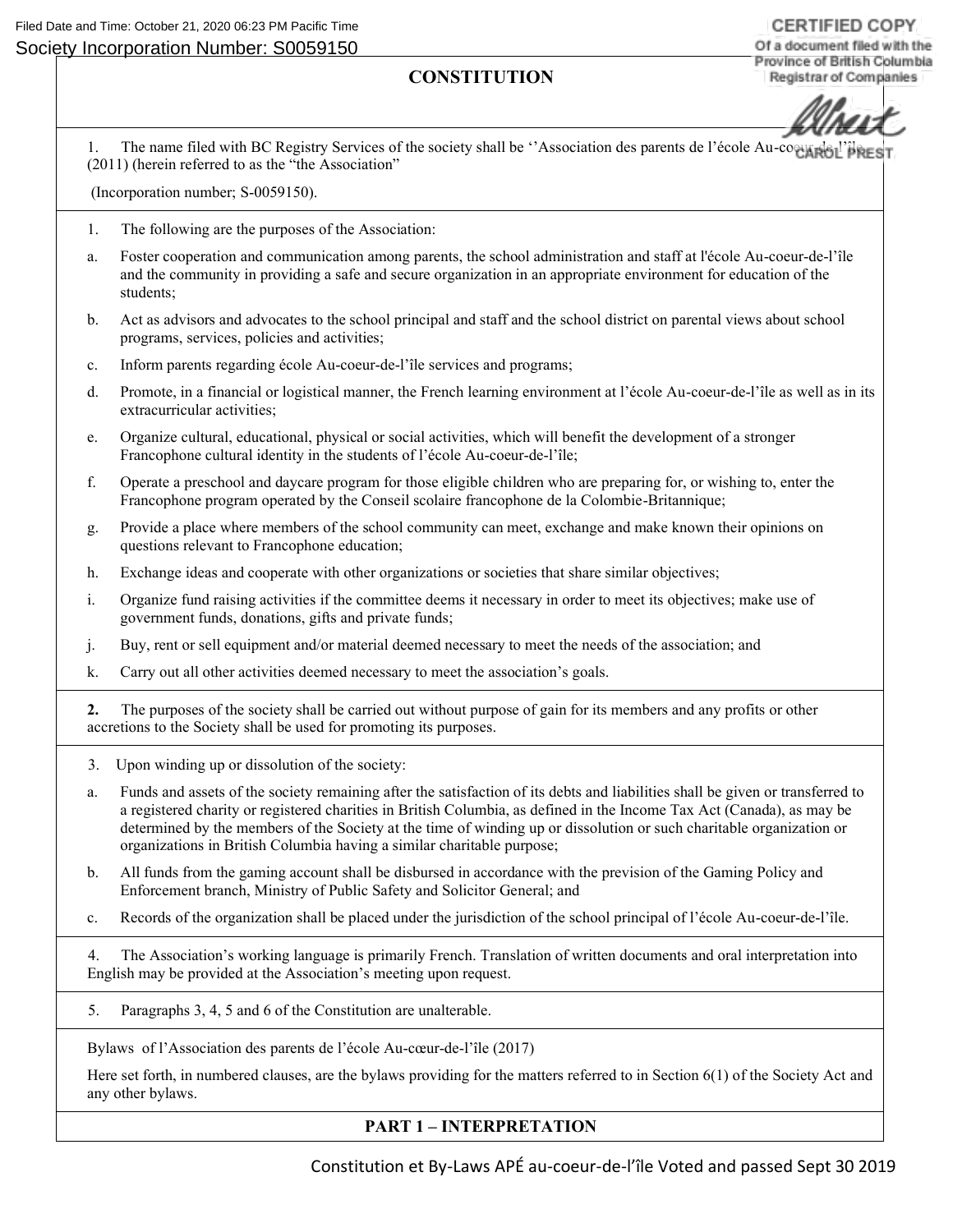- 6.
- a. In these by-laws, unless the context otherwise requires:
- (1) "the Association" means l'Association des parents de l'école Au-cœur-de-l'île;
- (2) "Board" means the board of directors of the Association;
- (3) "Member" means a person who became a member in accordance with these by-laws and has not ceased to be a member;
- (4) "Directors" means the directors of the Society as elected or acclaimed by the members for the term;
- (5) "Parent" means, with respect to a student or a child registered at école Au-coeur-de-l'île:
	- (a) the guardian of the student or child;
	- (b) the person legally entitled to custody of the student or child; or
	- (c) the person who usually has the care and control of the student or child.
- (6) "School" means l'école Au-coeur-de-l'île;
- (7) "Registered address" of a member means his address as recorded in the student registry of the school; and

b. The definitions in the Society Act are applicable on the date for which these by-laws become effective.

c. Words in the singular include the plural and vice versa and words denoting a male person include a female person and a corporation and vice versa.

### **PART 2 – MEMBERSHIP**

7. The members of the Society are the applicants for incorporation of the Society, and those persons who subsequently become members, in accordance with these by-laws and, in either case, have not ceased to be members.

8. All parents of students registered at the school are automatically voting members of the Association.

9. Administration and staff (teaching and non-teaching) of l'école Au-coeur-de-l'île may be invited to become non-voting members of the Association.

10. Members of the community may be invited to become non-voting members of the Association.

11. Every member of the Association:

a. Shall uphold the constitution and comply with these by-laws;

b. Attend general meetings whenever possible; and

c. Be supportive of the school, its programs and services.

12. A person shall cease to be a member of the Association:

- a. By delivering his resignation in writing to the secretary of the society or by mailing it to the address of the society;
- b. Upon his death; or
- c. When he no longer has any children registered at the school.

# **PART 3 - MEETINGS OF MEMBERS**

- a. A minimum of 6 General meetings of the Society shall be held each school year in accordance with the Society Act, at such time and place as the directors decide.
- b. The Directors may permit means, other than in person, by which members may participate in meetings, including videoconferencing or conference call. The directors may also permit hybrid meetings, to give members the option to participate either in person or electronically.

<sup>13.</sup>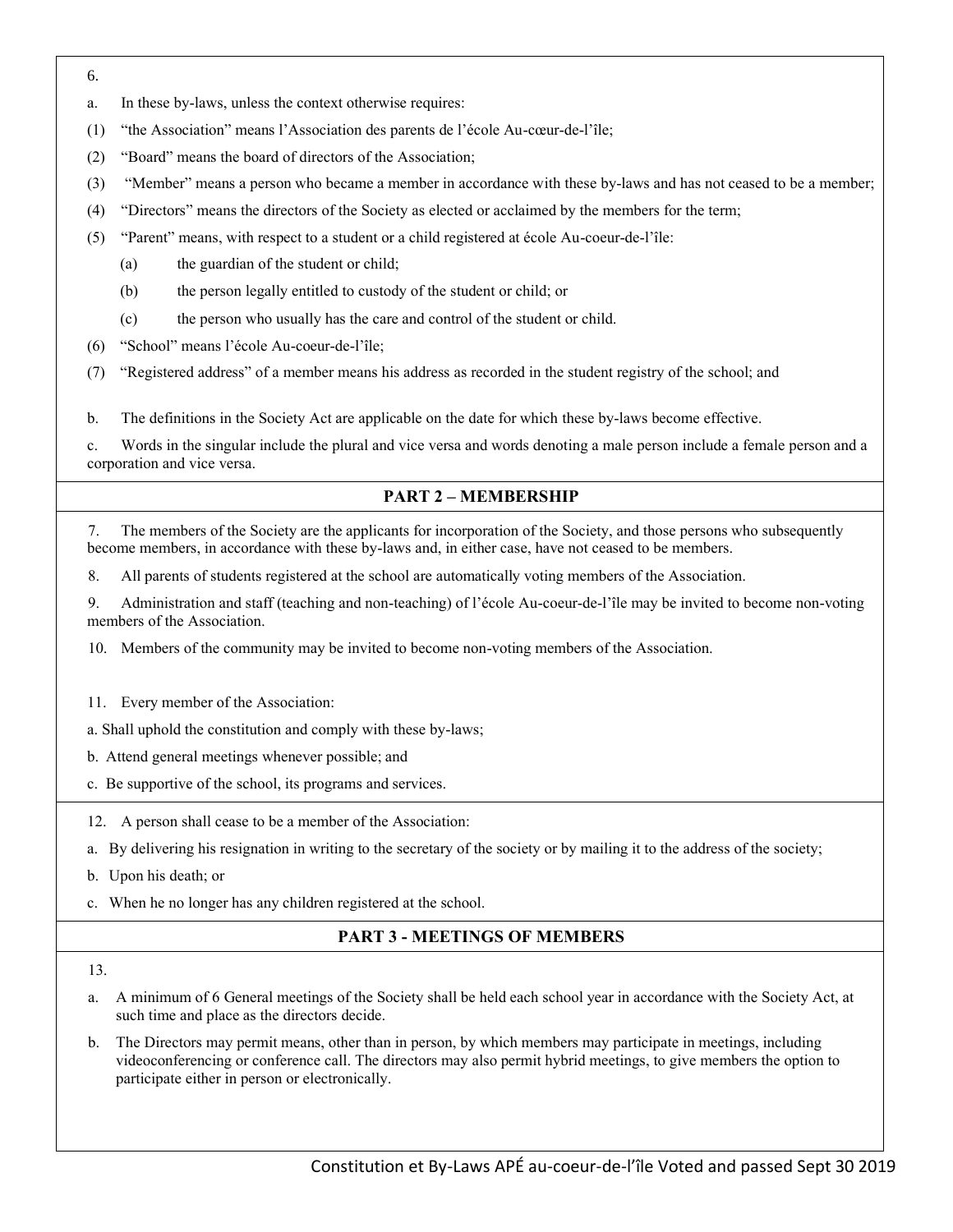14. The directors must convene a general meeting at the request of 10% or more of the voting members

15.

- a. Notice of the general meeting must specify the place, day and hour of meeting and the principal items on the agenda.
- b. Notice of a general meeting shall be provided to members at least 7 days in advance.
- c. The accidental omission to give notice of a meeting to, or the non-receipt of a notice by, any of the members entitled to receive notice does not invalidate proceedings of that meeting.

17. An annual general meeting shall be held no later than October 31 of each school year. The quorum for the AGM shall be 10% of parents.

18. The Morin Rules of Order shall guide the proceedings of all meetings of the Association.

# **PART 4 - PROCEEDINGS AT GENERAL MEETINGS**

- 19. The procedure for a General meeting is as follows:
- a. Verification of quorum;
- b. We would like to acknowledge that the land on which we gather is the traditional unceaded territory of the K'ómox First Nation;
- c. Adoption of the agenda;
- d. Adoption of the minutes of the last general meeting;
- e. Directors' reports;
- f. School principal's report;
- g. Questions relating to the reports;
- h. New business; and
- i. Adjournment of meeting.
- 20. Quorum :
- a. A quorum is 50% of Directors;
- b. Business, other than election of a director, shall be conducted at a general meeting at a time when a quorum is present; and
- c. If at any time during a general meeting there ceases to be a quorum present, business then in progress shall be suspended until there is a quorum present or until the meeting is adjourned or terminated.
- 21. If within 30 minutes from the time appointed for a general meeting a quorum is not present:
- a. The meeting, if convened at the request of the members, shall be terminated; or
- b. In any other case, it shall stand adjourned to the following month at the same time and place.

22. The president of the society or, in his absence, the vice-president or, in the absence of both, one of the other Directors present shall preside as chairperson of a general meeting.

- 23. Resolution proposed :
- a. A resolution proposed at a general meeting need to be seconded and the chairperson of a meeting may move or propose a resolution; and
- b. In the case of a tie vote, the chairperson does not have a casting or second vote in addition to the vote to which he may be entitled as a member and the proposed resolution shall not pass.

24. Votes:

- a. A member present at a meeting is entitled to one vote;
- b. Voting is by show of hands unless otherwise determined by the members (including e-votes); and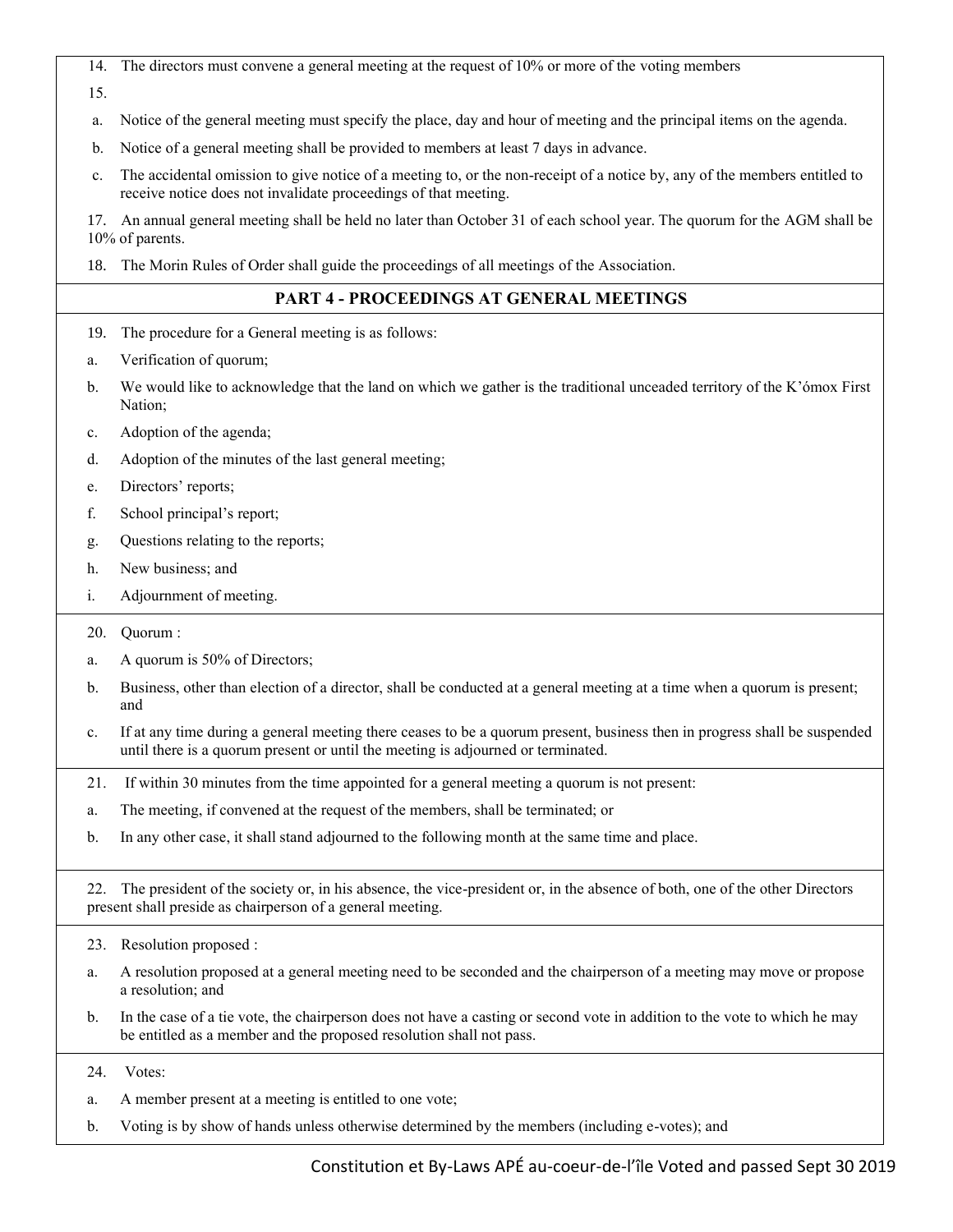c. Voting by proxy is not permitted.

# **PART 5 – BOARD OF DIRECTORS**

25. The directors may exercise all such powers and do all such acts and things as the society may exercise and do, which are not by these by-laws or by statute or otherwise lawfully directed or required to be exercised or done by the society in general meeting but subject, nevertheless, to the provisions of:

a. All laws affecting the society;

b. These by-laws; and

c. All rules which are made from time to time by the Society in general meeting cannot be inconsistent with these by-laws.

26. A rule, made by the Society in a general meeting, does not invalidate a prior act of the directors that would have been valid if that rule had not been made.

27. Directors :

a. The number of directors shall be at least five (5) or such number as may be determined necessary at a general meeting.

b. The president, vice-president, secretary and/or treasurer and at least one other person are the directors of the Association.

c. The directors may at any time appoint a member as a director to fill a vacancy on the Board of Directors.

d. A director, so appointed, holds office only until the conclusion of the following annual general meeting of the Society but is eligible for re-election at the meeting.

28. Any director, who desires to withdraw from member on the Board of Directors, shall notify the Board of Directors in writing. The resignation shall become effective upon the acceptance by the Board of Directors.

29. If a director resigns his office, or otherwise ceases to hold office, the remaining directors shall appoint a member to fill the vacancy.

30. An act or proceeding of the directors is not invalid merely because there is less than the prescribed number of directors in office.

31. The members may, by special resolution, remove a director before the expiration of his term of office and may elect a successor to fill the vacancy

31. No director shall be remunerated for being or acting as a Director but a director may be reimbursed for all expenses necessarily and reasonably incurred by him while engaged in the affairs of the society

# **PART 6 - PROCEEDINGS OF DIRECTORS**

32.

- a. The directors may meet together, at such places as they think fit for the dispatch of business, adjourn and otherwise regulate their meetings and proceedings as they see fit. Electronic voting is allowed for urgent matters, however, if any director objects to a specific e-vote for any reason, the vote shall be deferred to either a general meeting or a meeting of the directors.
- b. The directors may fix the quorum necessary for the transaction of business and unless so fixed the quorum shall be a majority of the directors then in office.
- c. The president is the chairperson of all meetings of the directors but if, at any meeting, the president is not present, within 15 minutes after the time appointed for holding the meeting, the vice-president shall act as chairman but if neither is present the directors present may choose one of their members to be the chairperson.
- d. A director may convene a meeting of the directors.

33.

a. The directors may delegate any, but not all, of their responsibilities to committees as they see fit.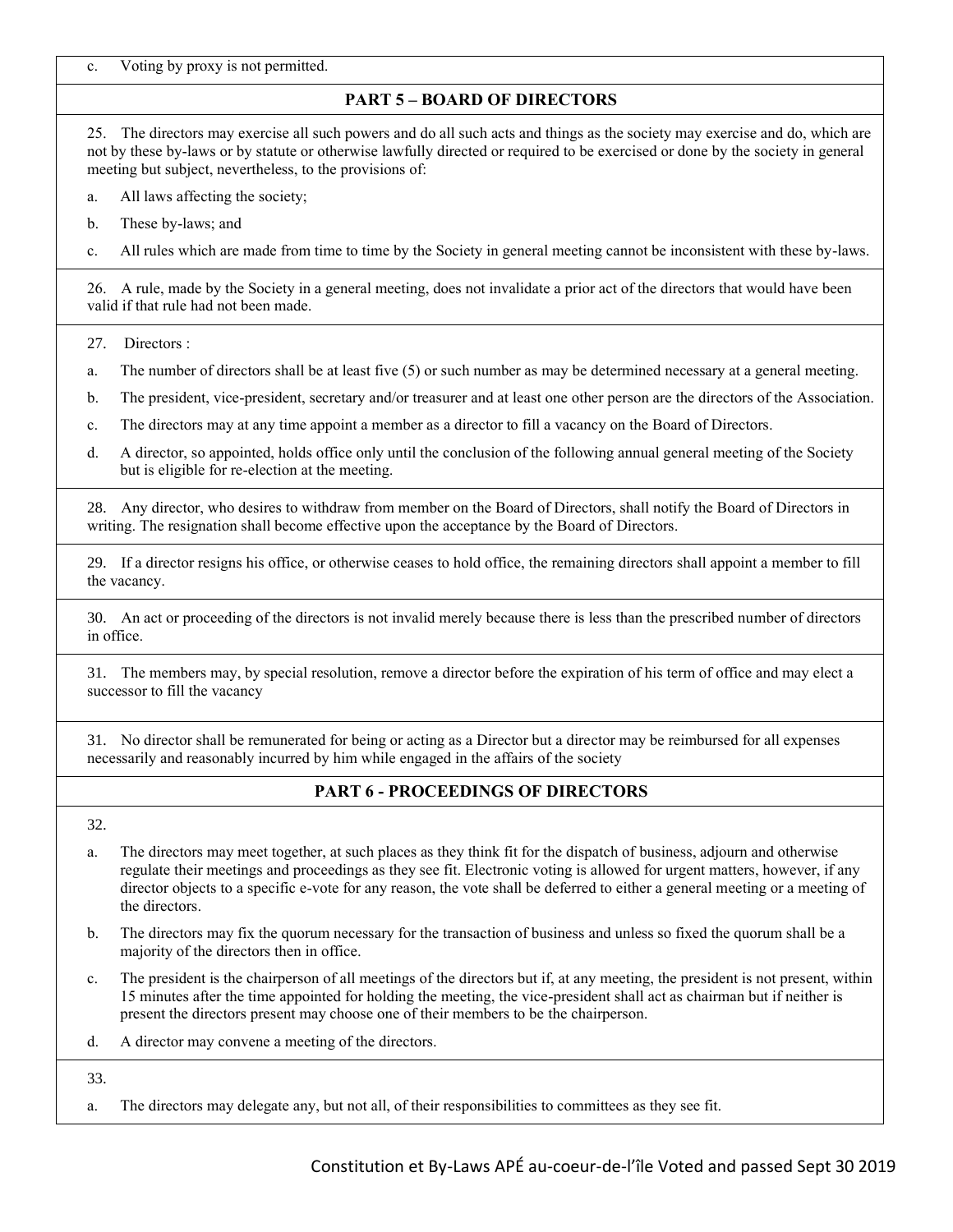- b. A committee so formed in the exercise of the responsibilities so delegated must conform to any rules that may be imposed on it by the directors and shall report every act done in exercise of those responsibilities at the next meeting of the directors.
- c. The Association reserves the right to create and/or dissolve committees so as to fulfill the purposes of the Association as stated in its Constitution.

34. A committee shall elect a chairperson of its meetings. If no chairperson is elected or if, at any meeting, the chairperson is not present within 15 minutes after the time appointed for holding the meeting, then the directors present, who are members of the committee shall choose one of their members to be chairman of the meeting.

35. The members of a committee may meet and adjourn as they see fit.

36. It is not necessary to give notice of the meeting to the newly-elected or appointed director for the meeting to be duly constituted:

- a. In the case of the first meeting of directors held immediately following the appointment or election of a director or directors at an annual or other general meeting of members; or
- b. For a meeting of the directors at which a director is appointed to fill a vacancy in the directors.

37.

a. Questions arising at any meeting of the directors and committee shall be decided by a majority of votes.

b. In the case of a tie vote, the chair does not have a second or casting vote and the proposed resolution shall not pass.

38. A resolution proposed at a meeting of directors or committee need not be seconded. Any of the directors may propose a resolution.

39. A resolution in writing signed by all the directors and placed with the minutes of the directors is as valid and effective as if regularly passed at a meeting of directors (including electronic correspondence).

40. A director who misses four consecutive meetings without cause shall be deemed to have tendered written resignation in accordance with paragraph 34.

#### **PART 7 – DUTIES OF DIRECTORS**

41. The president shall:

- a. Chair all meetings of the Association;
- b. Make sure that an agenda is prepared and distributed in advance to the members for all meetings of the Association;
- c. Take such actions or ensure that such actions are taken by others to achieve the objectives and purposes of the Association;
- d. Be the official spokesperson for the Association;
- e. Be a signing authority of the Association; and
- f. Submit an annual report at the Annual General Meeting.

42. The vice-president shall:

- a. Carry out the duties of the president during the president's absence;
- b. Accept extra duties as required; and
- c. Be a signing authority of the Association.

43. The secretary shall:

- a. Conduct the correspondence of the society;
- b. Provide notices and record minutes of all meetings of the Association and the Board of directors;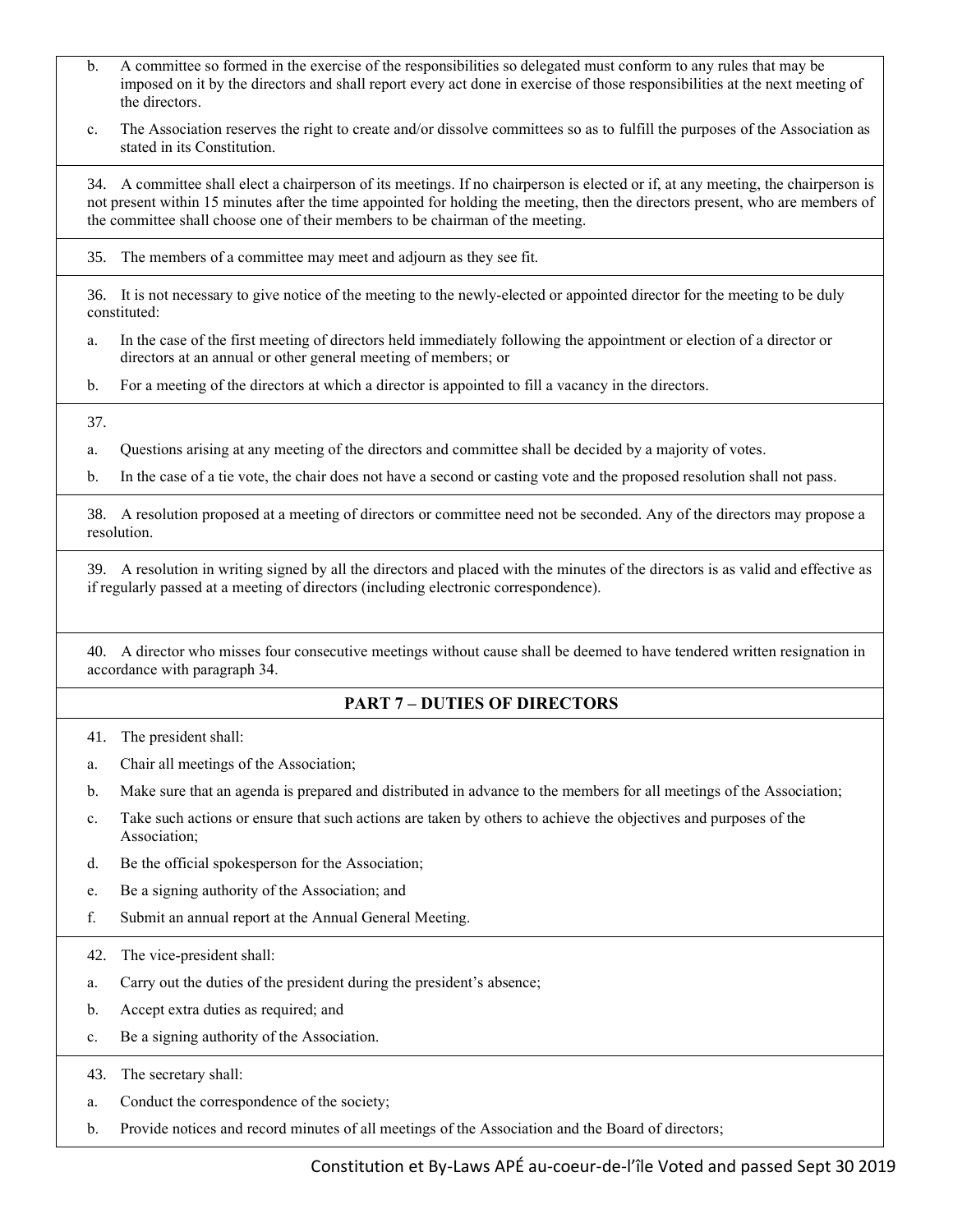- c. Safely keep all records of the Association except those required to be kept by the treasurer; and
- d. Maintain the register of members.
- 44. The treasurer shall:
- a. Administer and be responsible for the monies in the accounts of the Association;
- b. Keep such financial records including books of account as are necessary to comply with the Society Act and the By-laws of the Association;
- c. Render financial statements to the directors, members and others when required; and
- d. Be a signing authority of the Association.
- 46. The other members of the Board shall:
- a. Participate to the decision making process of the Association; and
- b. Chair committees and accept extra duties as required.

47. The offices of secretary and treasurer may be held by one person who is to be known as the secretary-treasurer.

48. In the absence of the secretary from a meeting, the directors shall appoint another person to act as secretary at the meeting.

# **PART 8 – OPERATION OF PRESCHOOL, DAYCARE AND/OR CHILD MINDING PROGRAMS**

49. In the event where the Association offers a preschool, daycare and/or a child minding program, the Board of Directors will be responsible for the operation of the programs.

50. In carrying out its duties, the Board will form an advisory committee to promote the participation of the staff and parents, who have a child attending the programs, in the decision making process.

- 51. The committee so formed will advise the Board on matters related to:
- a. The philosophy of the programs;
- b. The hours of operation;
- c. The budget, including the fees for the programs; and
- d. The hiring of staff.
- 52. The committee will consist of at least three members:
- a. The director of the service;
- b. A parent with a child attending at least one of the programs; and
- c. A member of the Board of the Association.

53. The director of the programs will be responsible for the day to day operation of the programs and will act under the supervision of the President of the Board or his appointee.

- 54. The Executive Director of the programs:
- a. Has the authority to make purchases of \$500 or less without the consent of the Board of Directors;
- b. Must notify and obtain consent from the Board of Directors to make purchases in excess of \$500;
- c. A member of the Board shall be signatories for, on-line, access to the bank account;
- d. Will be allowed to carry out transactions but shall always require approval of by another signatory; and
- e. Will not be a signatory for cheque of the Associations. Cheques will be signed by two other signatories who must be Board members.

55. There must be four (4) signatories for transactions on the Program's bank account, including the Executive Director of the Programs and three members of the Board.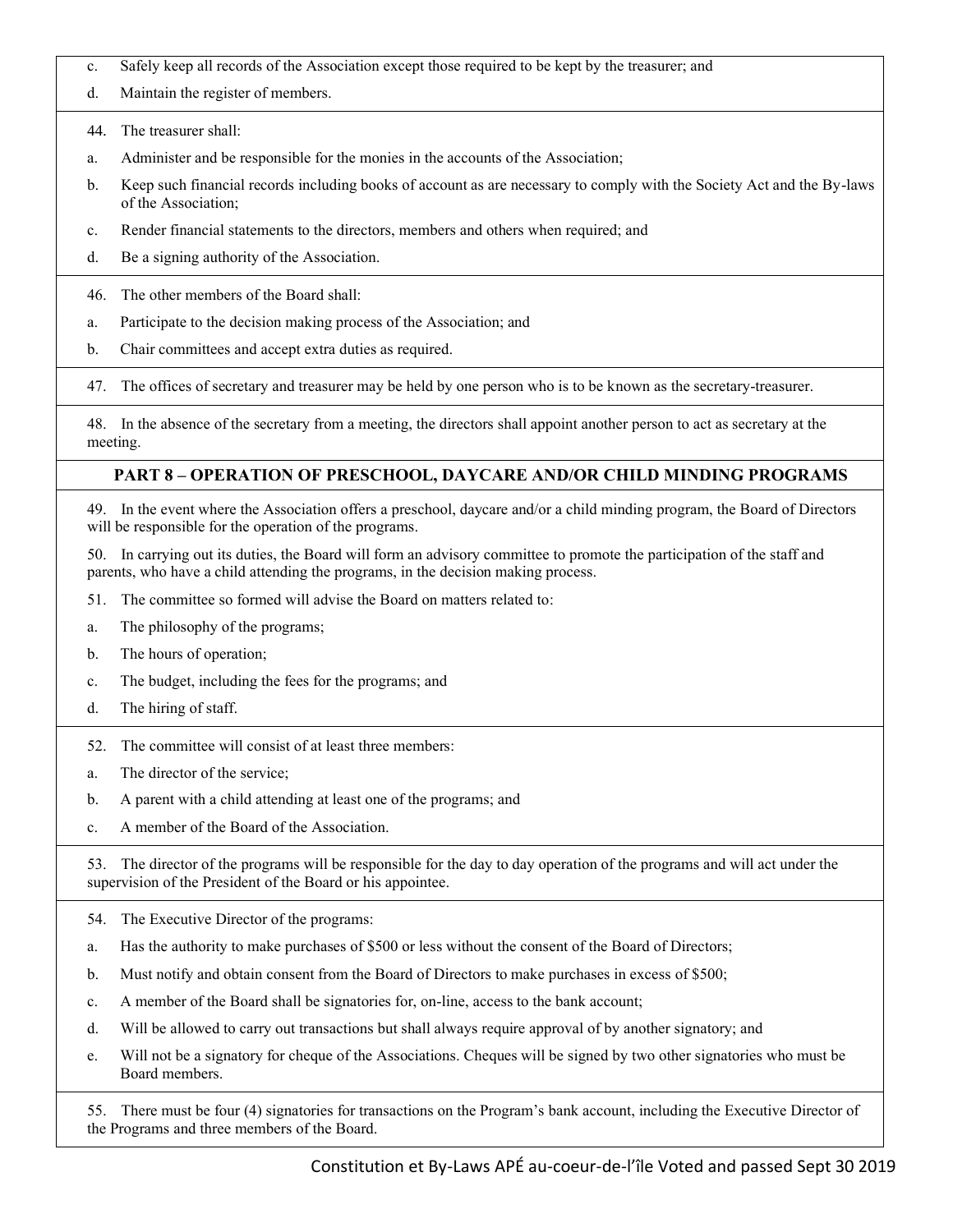56. The programs' bank accounts will be maintained at either 35% of annual revenue or the equivalent of three months operating expenses at all times so as to ensure working capital movement. The choice of the method of calculating will be determined by the Board of Directors. In the event of the preschool account accumulating excess funds to the minimum limit determined by the Board of Directors, these funds can either be maintained in the bank account or be used for the benefit of the preschool/ daycare program. All purchases of \$500 or more shall be approved by the Board prior to purchase/spending (ref. Point 55) This is in accordance to the law governing not-for-profit organizations in the province of BC.

### **PART 9 – BORROWING**

57. Borrowing is not allowed unless approved by a majority of the members.

### **PART 10 – ELECTIONS**

- 58.
- a. Nominations must be officially open seven (7) days before the Annual General Meeting and until the elections.
- b. Nominations must be presented to the Board in writing and signed by a member and by the nominee if the nominee is absent at the AGM.
- c. A member can nominate himself but his nomination must be seconded by another member.
- d. A member absent during the election may be elected if he has previously submitted a verbal or written acceptance of its nomination.
- e. Before each election, the chairperson will ask for and accept any nominations from members present at the assembly.
- f. The elections will be carried out by acclamation or by secret ballot. Means of voting by secret ballot during meetings held electronically (by videoconferencing or conference call) will be determined by the directors, taking into account the chosen format and the technology available.

59.

- a. The directors must retire from office at each annual general meeting when their successors are elected.
- b. A separate election must be held for the position of President, while the six (6) other Director positions are elected by simple majority of votes during the AGM.
- c. Separate elections must also be held for the two (2) positions of Parents' Representative at the Comité des partenaires.
- d. An election may be by acclamation; otherwise it must be by secret ballot.
- e. If no successor is elected the person previously elected or appointed continues to hold office.
- f. During the first meeting of Directors following the AGM, the Directors will decide, in the manner approved by the Directors, who will fill each position, other than the position of President and the two (2) positions of Parents' Representative at the Comité des partenaires, for the coming year.

### **PART 11 - NOTICES TO MEMBERS**

60. A notice may be given to a member, either personally, by e-mail or by mail at the member's registered address.

61. A notice sent by mail or e-mail shall be deemed to have been given on the second day following that on which the notice is sent and, in proving that notice has been given, it is sufficient to prove that the notice was properly addressed.

62. The notice of an annual general meeting or of an extraordinary general meeting must be given at least seven days before the meeting.

### **PART 12 - BY-LAWS**

63. On being admitted to membership and upon request, each member is given access to a copy of the constitution and bylaws of the society.

64. These by-laws shall not be altered or added to except by special resolution.